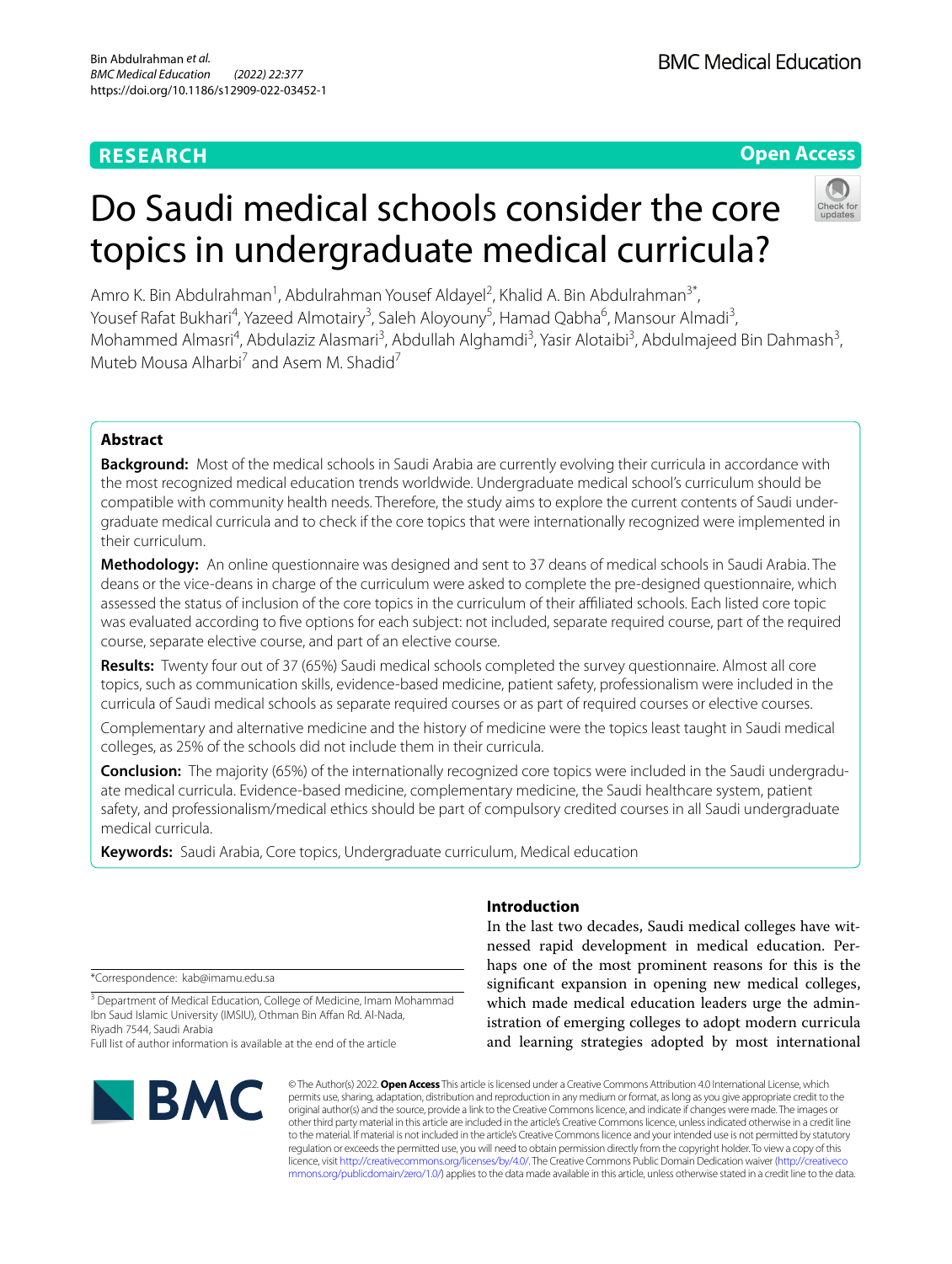medical colleges  $[1, 2]$  $[1, 2]$  $[1, 2]$  $[1, 2]$ . The Saudi Deans Committee and the Saudi Society for Medical Education had a signifcant role in adopting modern trends in medical education. This was represented in launching the initiative of the national framework for the competencies of graduates of Saudi medical colleges [\[3\]](#page-4-2). Currently, Saudi Arabia has 28 public and nine private medical schools [\[4](#page-4-3)]. Recently, new and diferent courses have been implemented which did not exist before. These new topics have been implemented in the Saudi undergraduate medical curricula. Most old medical schools in Saudi Arabia have already adopted integrated, problem-based, community-oriented curricula [\[5](#page-4-4)]. However, an undergraduate medical school's curriculum should be compatible with community health needs [[6\]](#page-4-5).

The Saudi Medical Deans' Committee founded the Saudi MEDs initiative to establish expected core learning outcomes (LOs)/competencies for medical degree programs in Saudi Arabia. It aimed to harmonize the Saudi Medical Higher Education Sector  $[3]$  $[3]$  $[3]$ . The SaudiMEDS framework has great potential to improve the quality of Saudi medical graduates to meet current and future needs [\[7](#page-4-6)]. Medical curriculum planners should ensure that core topics such as professionalism, communication skills, evidence-based practice, patient safety, healthcare systems, research methods, and other essential topics are part of the undergraduate medical curriculum [[8,](#page-4-7) [9](#page-5-0)].

The current study aimed to examine whether Saudi undergraduate medical schools include the most internationally recognized core topics in their undergraduate medical curricula.

#### **Methodology**

The researchers conducted a website search to look at the medical programs of 15 randomly selected medical schools representing North America, Europe, the Middle East, Asia, and Australia (three medical schools representing each continent). The purpose of the preset search was to look for the common core topics in the undergraduate medical curricula. The core topics were defned as those that a medical student cannot graduate from the college without understanding its basics, how to apply them, and their ethical aspects of medical practice. The typical example of core topics are medical ethics, patient safety, and evidence-based medical practice. Medical essential courses that are part of the study of medicine in all medical schools, such as applied anatomy, medical physiology, pharmacology, surgery, internal medicine, pediatrics, obstetrics and gynecology, family medicine, and other basic and clinical medical courses were excluded. A form was designed containing the core topics that fit the defined criteria. The research team reviewed and audited the list in three consecutive phases. The first phase, was the inclusion and exclusion stage. The second phase was the filtration and classification of core topics. Whereas, the third phase was fnal auditing and approving the list of core topics (Table [1\)](#page-1-0). After that, a survey questionnaire was designed to examine the presence of the international core topics in the Saudi medical curricula. The survey was subjected to a pilot testing on 25 volunteered faculty members at Imam Mohammad Ibn Saud Islamic University, the survey was modifed accordingly. The survey was distributed using Survey-Monkey to the email addresses and mobile numbers of all 37 deans of public and private medical schools in Saudi Arabia  $[10]$  $[10]$ . The deans or the vice-deans in charge of the curriculum were asked to complete the online survey, which examined the status of the core topics in the undergraduate medical curriculum of each Saudi school. It was clearly explained to the deans and vice-deans about the objectives of the survey, the risks and benefts from participating in this research. They were told that all their responses will be treated with confdentiality and it's only used for research purposes. Each listed core topic was assessed according to fve options for each subject: not included, separate required course, part of the required course, separate elective course, and part of the elective course. Three follow-up reminder messages were sent, one each after two days, fve days, and seven days had passed since the initial message. The survey proposal was approved by the IRB committee of Imam Mohammad Ibn Saud Islamic University (HAPO-01-R-011)

<span id="page-1-0"></span>**Table 1** The reference list of core topics in the international medical schools *n*=15

|    | <b>Core Topics</b>                              | Frequency % <sup>a</sup> |
|----|-------------------------------------------------|--------------------------|
| 1  | Communication skills                            | 14 (93%)                 |
| 2  | Professional/Medical ethics                     | 13 (87%)                 |
| 3  | Evidence-based practice                         | 12 (87%)                 |
| 4  | Patient safety                                  | 12 (83%)                 |
| 5  | Geriatrics                                      | 11 (73%)                 |
| 6  | Research methods                                | 11 (73%)                 |
| 7  | Genetic counseling                              | 10 (67%)                 |
| 8  | Patient health education                        | 10 (67%)                 |
| 9  | Nutrition therapy                               | $9(60\%)$                |
| 10 | Medical informatics                             | 8 (53%)                  |
| 11 | Complementary/Traditional medicine              | 8 (53%)                  |
| 12 | Healthcare systems                              | 8 (53%)                  |
| 13 | Practice management                             | 6(40%)                   |
| 14 | Medical jurisprudence/Medical figh/ Medical law | 2(13%)                   |
| 15 | History of medicine                             | 2(13%)                   |

<sup>a</sup> The percentage of commonality included in the 15 international medical schools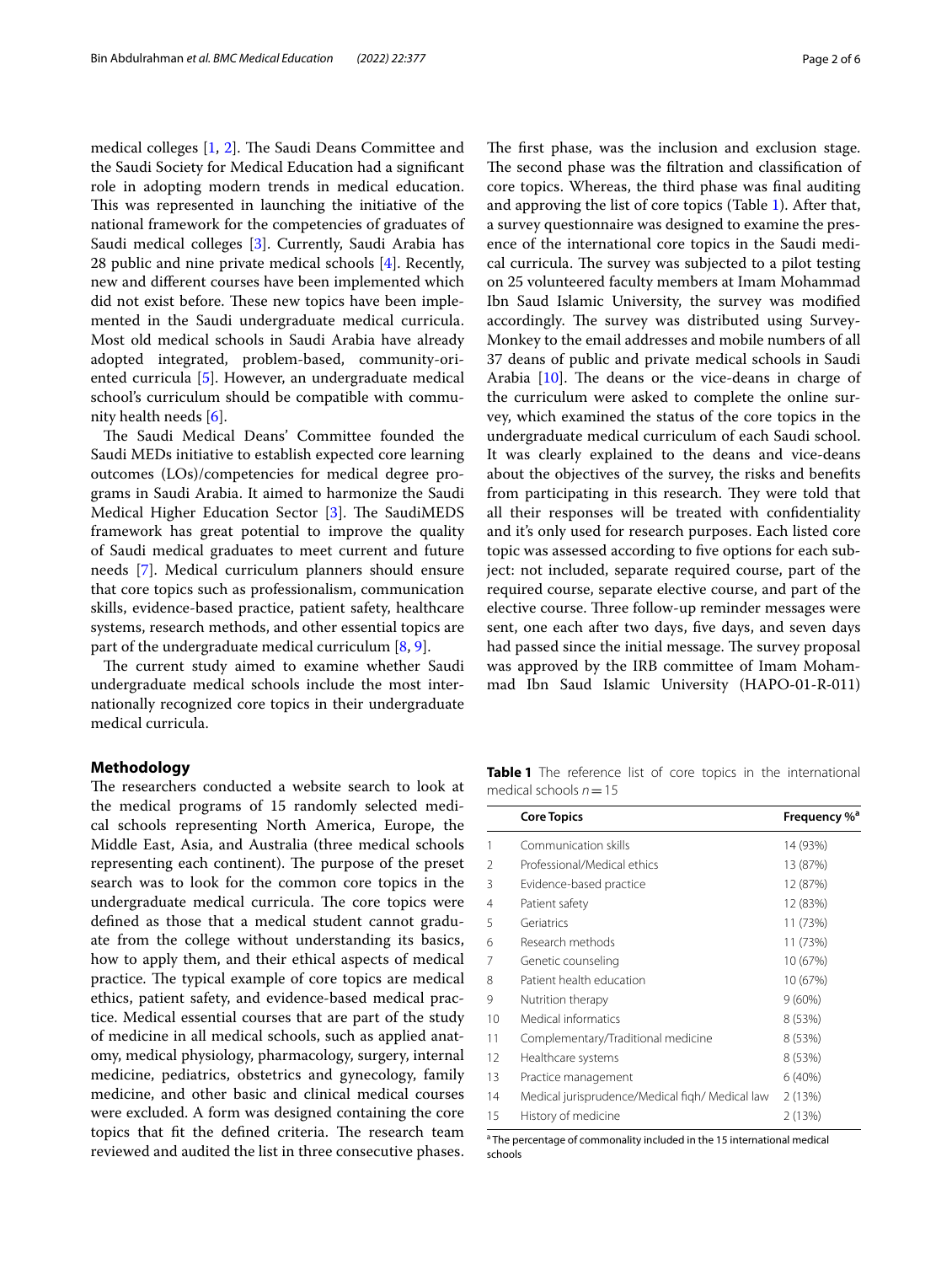session 38–2017 dated October 20, 2017. All participants have taken the consent form before flling the survey.

Data were analyzed using the Statistical Package for the Social Sciences (IBM, Armonk, NY, USA) software, version 20. The frequency and proportions were used to describe the categorical variables. Excel was used for creating fgures and depictions.

#### **Result**

The majority 24 (65%) of the studied Saudi medical schools completed the survey questionnaire. Almost all essential core topics such as communication skills, evidence-based practice, patient safety, professionalism, genetic counseling, geriatrics, patient health education, and research methods were included in Saudi undergraduate medical curricula as separate required courses or as part of required courses or elective courses. The majority of Saudi medical curricula considered professionalism/medical ethics and research methods as separate required courses. Although some important topics (such as evidence-based practice, patient safety, genetic counseling, healthcare systems, patient health education, nutrition therapy, practice management, and the history of medicine) deserve to be separate required courses, the majority (67–84%) consider them to be part of required courses (Table [2](#page-2-0)). Complementary/traditional medicine and the history of medicine were found to be the leasttaught topics in Saudi medical colleges, as 25% of the schools do not include them in their curricula. Medical jurisprudence/medical fiqh was the second least-implemented subject in Saudi medical colleges, as 17% of the schools do not include them in their curricula. After that, healthcare systems, medical informatics, and practice management were considered the third least-implemented topics, as 13% of the schools do not include them in their curricula (Table [2](#page-2-0) and Fig. [1\)](#page-3-0).

### **Discussion**

To our knowledge, this is the frst study conducted in Saudi Arabia that addressed this area in medical education. Almost all essential core topics were included in Saudi undergraduate medical curricula as separate required courses or as part of required courses or elective courses. This finding was supported by a previous study undertaken in 30 medical schools in Gulf cooperative countries  $[5]$  $[5]$ . The current study found that most medical schools teach evidence-based medicine either as a separate course or as a part of other courses. Likewise, most medical schools in the United States and Canada incorporate evidence-based medicine (EBM) in their curricula [\[11](#page-5-2)]. However, our fndings showed that only 33% of medical colleges in Saudi Arabia teach EBM as a core course.

Meanwhile, in the United Kingdom, most medical schools teach EBM as a separate course [\[12\]](#page-5-3). Communication skills were a component of all Saudi medical curricula. Because communication is an essential skill for any medical professional, this was clearly emphasized in the SaudiMEDs Framework initiative [\[3](#page-4-2), [7\]](#page-4-6). Moreover, communicative training is one of the primary educational tasks of higher medical education in the United States. Therefore, communication skills courses are a necessary

| <b>Core Topics</b>                 | Not included n(%) | Separate required<br>course $n$ (%) | Part of required<br>course n(%) | Separate elective<br>course $n$ (%) | Part of<br>elective<br>course $n$ <sup>(%)</sup> |
|------------------------------------|-------------------|-------------------------------------|---------------------------------|-------------------------------------|--------------------------------------------------|
| Communication skills               | $0(0\%)$          | 9(37%)                              | 14 (59%)                        | 1(5%)                               | $O(0\%)$                                         |
| Evidence-based practice            | $0(0\%)$          | 8(33%)                              | 16(67%)                         | $0(0\%)$                            | $O(0\%)$                                         |
| Patient safety                     | $O(0\%)$          | 7(29%)                              | 17(71%)                         | $O(0\%)$                            | $O(0\%)$                                         |
| Complementary/Traditional medicine | 6(25%)            | 6(25%)                              | 10(42%)                         | $O(0\%)$                            | 2(8%)                                            |
| Genetic counseling                 | $O(0\%)$          | 2(8%)                               | 20(84%)                         | $O(0\%)$                            | 2(8%)                                            |
| Geriatrics                         | $O(0\%)$          | 2(8%)                               | 14(59%)                         | 8(33%)                              | $0(0\%)$                                         |
| Healthcare systems                 | 3(13%)            | 4(17%)                              | 17(70%)                         | O(0)                                | O(0)                                             |
| Medical informatics                | 3(13%)            | 5(21%)                              | 12(50%)                         | O(0)                                | 4(16%)                                           |
| Professional/Medical ethics        | $0(0\%)$          | 16(67%)                             | 8(33%)                          | $O(0\%)$                            | $O(0\%)$                                         |
| Patient health education           | $0(0\%)$          | 2(8%)                               | 20(84%)                         | $O(0\%)$                            | 2(8%)                                            |
| Research methods                   | $O(0\%)$          | 17(71%)                             | 5(21%)                          | 1(4% )                              | 1(4% )                                           |
| Nutrition therapy                  | 1(4% )            | 4(17%)                              | 17(71%)                         | O(0)                                | 2(8%)                                            |
| Practice management                | 3(12.5%)          | 3(12.5%)                            | 18(75%)                         | 0(0)                                | O(0)                                             |
| Medical jurisprudence/Medical figh | 4(17%)            | 7(29%)                              | 13(54%)                         | 0(0)                                | O(0)                                             |
| History of medicine                | 6(25%)            | 1(4% )                              | 17(71%)                         | O(0)                                | O(0)                                             |
|                                    |                   |                                     |                                 |                                     |                                                  |

<span id="page-2-0"></span>**Table 2** Distribution of responses towards the core topics in Saudi medical curricula  $(n=24)$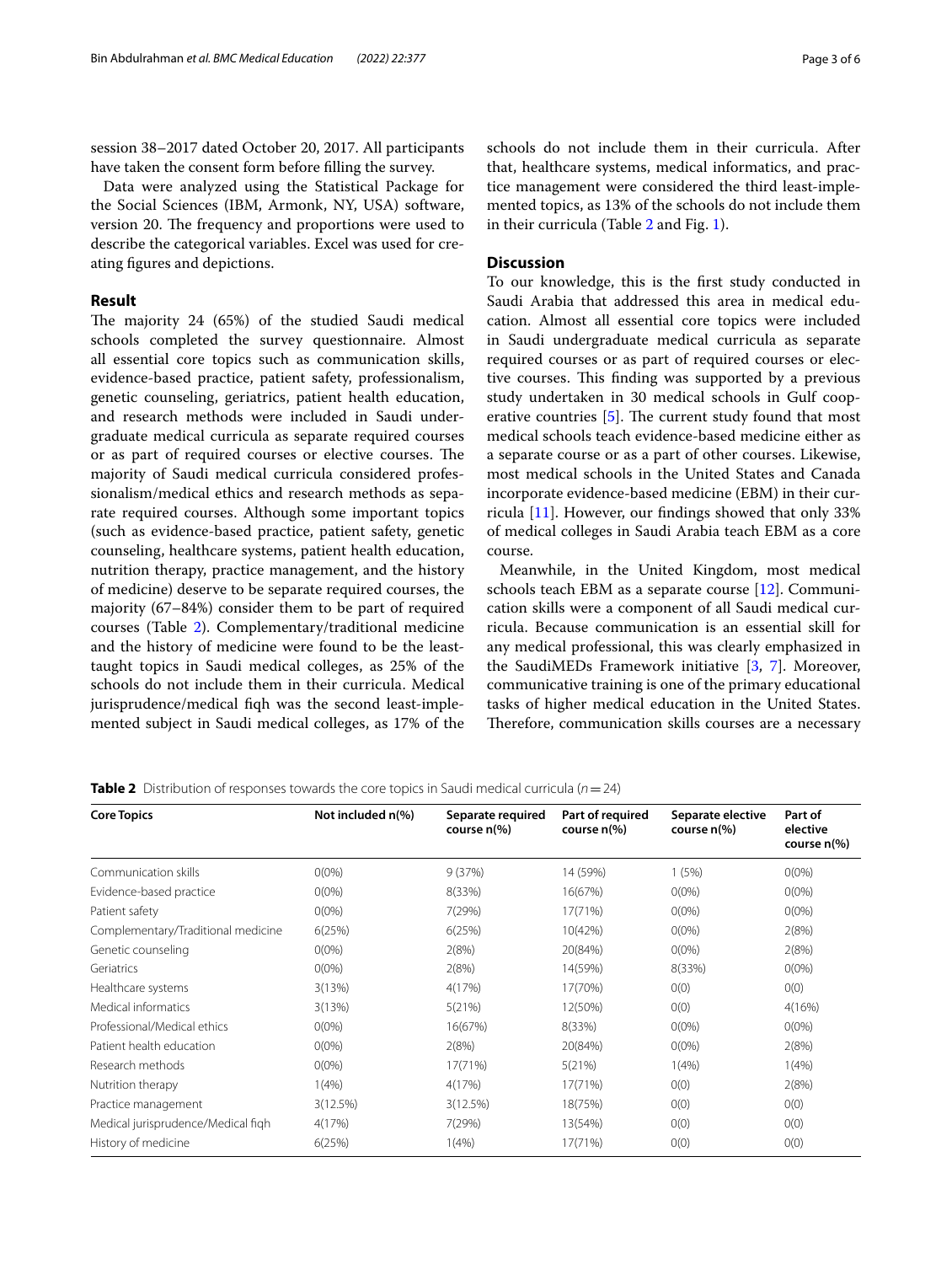

<span id="page-3-0"></span>component of medical curricula throughout all years of study [\[13](#page-5-4)].

Furthermore, clinical communication skills teaching and learning form a core part of the modern undergraduate medical curriculum in most medical schools in the United Kingdom  $[14]$  $[14]$  $[14]$ . Therefore, communication skills provide many benefts if they are correctly applied in the feld of medicine. For example, communication skills lead to better patient treatment outcomes, help one understand and infuence patients' physical and psychological health, enhance treatment and physician recommendations to patients, and ultimately improve the working atmosphere and job satisfaction [[14\]](#page-5-5). All this makes it logical to teach communication skills in all medical schools in Saudi Arabia.

Professionalism and medical ethics is a crucial course in medical education. Students should learn moral behaviors and professionalism so that they can become better physicians. In the medical feld and hospitals, physicians encounter a variety of ethical dilemmas. These dilemmas are inevitable and should be handled correctly. Adding ethics to medical curricula is necessary so that students can handle such difficulties in the future. This course enlightens students with the general rules of morality that they can use to make decisions. Most medical schools in the United Kingdom teach medical ethics in their undergraduate curricula. A study performed at the

University of Glasgow Medical School in England stated that students showed improvement after their frst year of learning ethics in small groups and that their answers were similar [\[15](#page-5-6)]. Almost all Saudi medical schools were teaching professionalism and medical ethics as separate required courses.

In the past decade, the teaching of patient safety to trainees in the United States has increased. The American Association of Medical Colleges (AAMC) has included this course in its postgraduate medical curriculum because a signifcant increase in annual medical errors (90,000) has been occurring in the United States [[16\]](#page-5-7). Saudi Arabia has established this course in most of its medical curricula*.*

Most medical schools in diferent countries consider management and leadership skills essential in medical education. In the United States, 46 (54.5%) out of 88 medical schools reported exposure to leadership skills within their undergraduate medical education as either a required course or an elective course, or as both [[17,](#page-5-8) [18\]](#page-5-9).

It is not surprising to observe that the majority (83%) of Saudi medical curricula include medical jurisprudence/ medical fiqh in undergraduate medical programs. This is because Saudi Arabian people are Muslims and most Saudi patients are keen to apply Islamic law (fqh) to health-related practices.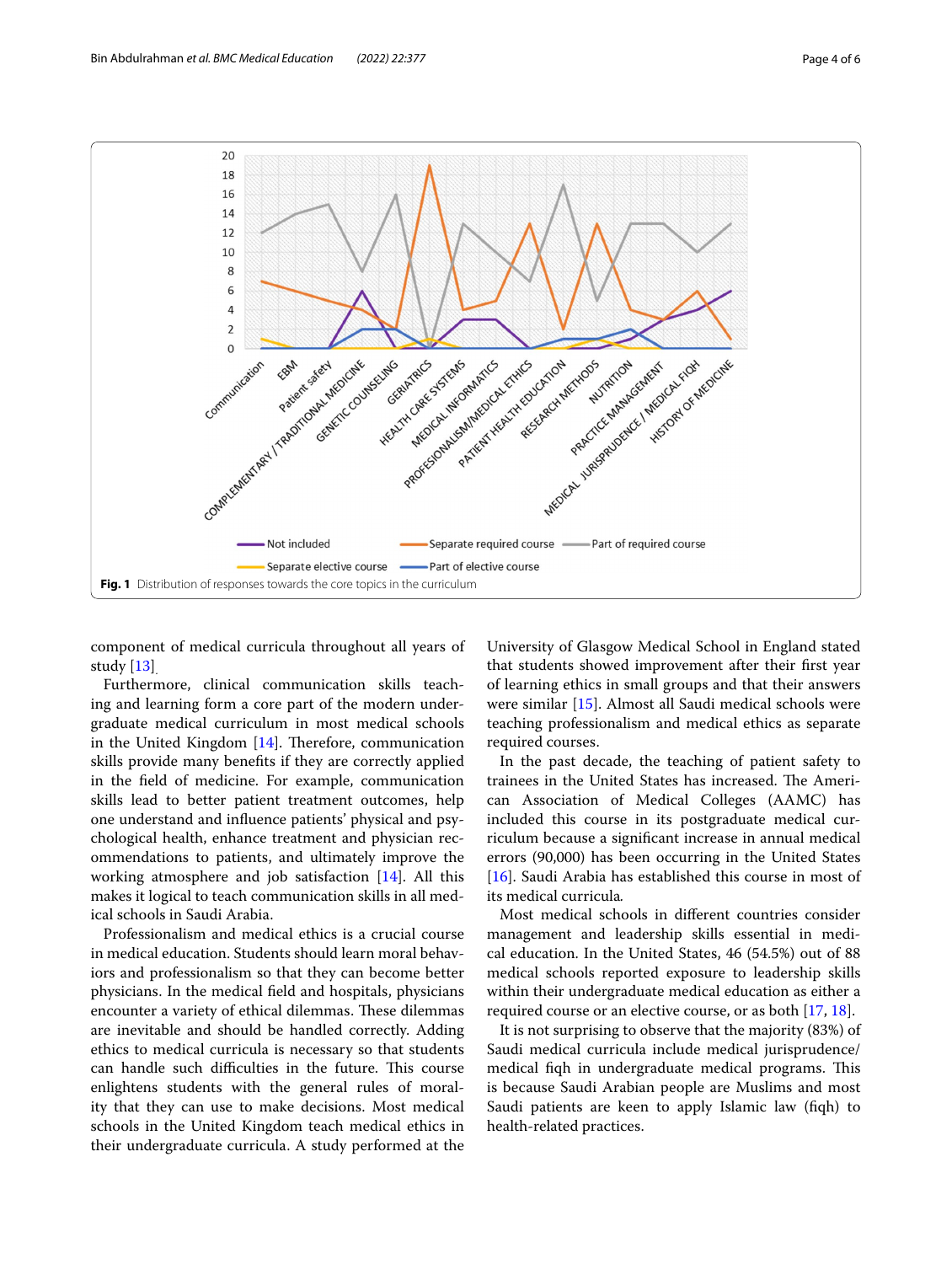Patient education is a significant component of modern healthcare  $[19]$ . The goals of health education are to change and promote societal health behaviors. In Saudi Arabia, medical schools have understood this issue, as 84% of medical schools have added patient health education as a required course. In comparison, 8% include it as a separate required course. This may be because many Gulf Cooperation Council countries – including Saudi Arabia – saw remarkable growth in their healthcare systems between the 1970s and 1990s [\[20](#page-5-11)]. Since then, the government of Saudi Arabia has made an efort to improve healthcare through patient health education. This remains a focal point of healthcare policies today.

Out of 114 medical schools in the United States and Canada, only two didn't teach genetic counseling. Of the remaining 112 schools that did teach genetic counseling, 52 taught it as a separate course, and 60 taught it as part of other courses  $[21]$  $[21]$ . The authors believe that the interest in genetic counseling in Saudi medical schools is due to the increased risk of congenital disease, possibly explained by the increasing amount of consanguinity stemming from the Saudi Arabian tradition. Thus, premarital and prenatal genetic counseling and testing are of increased importance for detecting genetic diseases.

Our results showed that the majority of Saudi medical schools are implementing research methodology courses in their undergraduate curricula. Unfortunately, some students do not appreciate the importance of acquiring research methods skills as early as the pre-clinical years of their undergraduate education. This leads to many studies conducted using inappropriately described methodologies and a lack of knowledge regarding statistical methods and their misuse. In response, there have been calls to implement research methods courses with sufficient statistical training in biomedical education [[22](#page-5-13), [23\]](#page-5-14).

Our fnding matches those of other studies [[24](#page-5-15)[–26](#page-5-16)], which encourages the addition of undergraduate-level courses that may ofer many benefts for students, faculty, universities, and even the country, especially in terms of publishing excellent papers.

#### **Conclusion**

The Saudi undergraduate medical curricula contained a majority (65%) of internationally recognized core topics. Evidence-based medicine, complementary medicine, the national health care system, patient safety, and professionalism/medical ethics were not considered as a separate course, and some were not included at all. Therefore, they should be part of compulsory credited courses in all Saudi undergraduate medical curricula. Saudi deans committee should call for an initiative to ensure that all core topics should be part of required courses in all Saudi medical schools' curricula.

#### **Acknowledgements**

Not applicable

#### **Authors' contributions**

"Author Contributions: Conceptualization, K.B., A.B., A.A., Y.B., Y.A., and S.A.; methodology A.B., A.A., H.Q., and M.A.; investigation, A.B., M.A., A.A and A.G.; writing—original draft preparation, A.A, A.K., and Y.B.; review and editing, all authors.; visualization, K.A., A.B. and A.A.; supervision, K.B.; project administration, A.K. All authors have read and agreed to the published version of the manuscript." All authors read and approved the fnal manuscript.

#### **Funding**

The authors report no funding.

#### **Availability of data and materials**

The datasets analyzed during the current study is available from the corresponding author on reasonable request. Due to data protection restrictions and participant confdentiality, we do not make participant data publicly available.

#### **Declarations**

#### **Ethics approval and consent to participate**

A written informed consent was obtained from all deans of medical school before data collection, and all methods were carried out in accordance with the Declaration of Helsink. All the selected respondents were given assurance of confdentiality that the information gathered will be used exclusively for research purposes. All participant agreed to participate before answering the questions. The research proposal was approved by the IRB committee of Imam Mohammad Ibn Saud Islamic University (HAPO-01-R-011) session 38–2017 dated October 20, 2017.

#### **Competing interests**

The authors declare that they have no competing interests.

#### **Author details**

<sup>1</sup> Preventive Medicine, Department of Public Health, Ministry of Health, Riyadh, Saudi Arabia. <sup>2</sup>Prince Sultan Military Medical City, Riyadh, Saudi Arabia.<br><sup>3</sup>Department of Medical Education, College of Medicine, Imam Meham. <sup>3</sup> Department of Medical Education, College of Medicine, Imam Mohammad Ibn Saud Islamic University (IMSIU), Othman Bin Affan Rd. Al-Nada, Riyadh 7544, Saudi Arabia. <sup>4</sup> King Faisal Specialist Hospital & Research Centre, Riyadh, Saudi Arabia. <sup>5</sup> Department of Internal Medicne, Ministry of National Guard Health Affairs, Riyadh, Saudi Arabia. <sup>6</sup>Department of Radiology, Dallah Hospitals, Riyadh, Saudi Arabia. <sup>7</sup> Department of Dermatology, King Fahad Medical City, Riyadh, Saudi Arabia.

#### Received: 22 August 2021 Accepted: 12 May 2022 Published online: 17 May 2022

#### **References**

- <span id="page-4-0"></span>1. Bin Abdulrahman KA, Harden R, Patrício M. Medical education in Saudi Arabia: An exciting journey. Med Teach. 2012;34:S4–5.
- <span id="page-4-1"></span>2. Bin Abdulrahman KA, Gibbs T, Harden R. The medical education journey continues. Med Teach. 2013;35:S5–7.
- <span id="page-4-2"></span>3. Zaini RG, Bin Abdulrahman KA, Al-Khotani AA, Al-Hayani AMA, Al-Alwan IA, Jastaniah SD. Saudi Meds: a competence specifcation for Saudi medical graduates. Med Teach. 2011;33:582–4.
- <span id="page-4-3"></span>4. Ministry of Education. Guide to higher education specialties in Saudi Arabia (Arabic version). 2017.
- <span id="page-4-4"></span>5. Bin Abdulrahman KA. The current status of medical education in the Gulf Cooperation Council countries. Ann Saudi Med. 2008;28:83–8.
- <span id="page-4-5"></span>6. Frenk J, Chen L, Bhutta ZA, Cohen J, Crisp N, Evans T, et al. Health professionals for a new century: transforming education to strengthen health systems in an interdependent world. Lancet. 2010;376:1923–58.
- <span id="page-4-6"></span>7. Shadid AM, Bin Abdulrahman AK, Bin Dahmash A, Aldayel AY, Alharbi MM, Alghamdi A, et al. SaudiMEDs and CanMEDs frameworks: similarities and diferences. Adv Med Educ Pract. 2019;10:273–8.
- <span id="page-4-7"></span>8. Sharma M, Murphy R, Doody GA. Do we need a core curriculum for medical students? A scoping review BMJ Open. 2019;9:e027369.